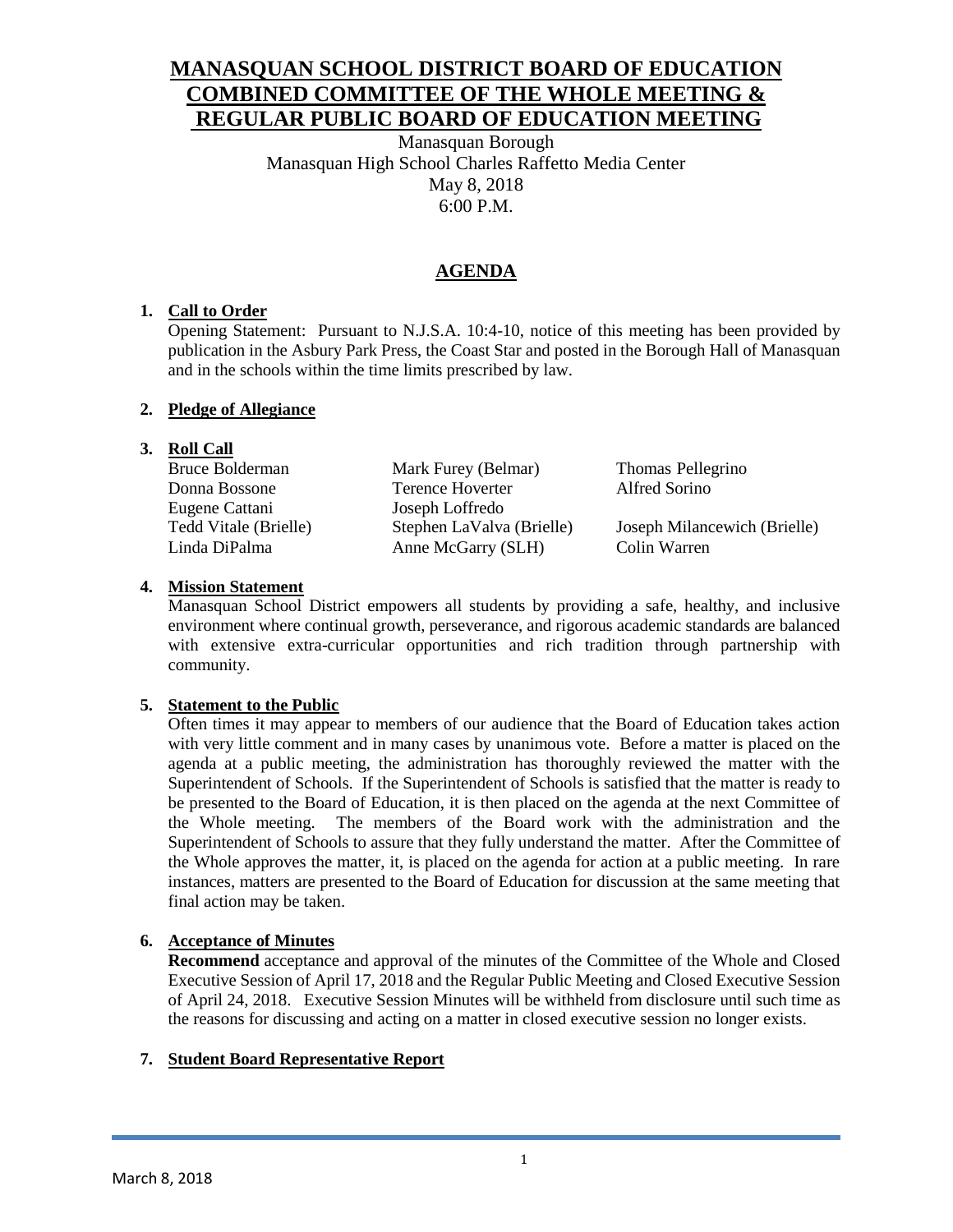#### **8. Presentations**

- **High School Students of the Month for April – Carmen Triggiano, Senior – Casey Campbell, Junior – Shealyn Murphy, Sophomore – Jillian Spalt, Freshman**
- **High School Teacher of the Month for April Harry Harvey**
- **Elementary School Student of the Month for April– Michael Presbrey**
- **Elementary School Teacher of the Month for April – Andrew Manser**
- **Elks Elementary School Student of the Month for April – Andrew Brennan**
- **Elks Teenager of the Month for April – Mary Mills**
- **MHS Boys Varsity Swim Team**
- **MHS Varsity Ice Hockey Team**
- **Microsoft Showcase School Recognition**
- **New Road Construction Project Update Presented by Robert Notley**

#### **9. Discussion Items May 8, 2018 Agenda**

- **Education, Curriculum & Technology- Agenda Items\***
- **Personnel– To be Discussed in Executive Session- Agenda Items\***

#### **Policy- Agenda Items\* Policies for Revision**

- $\circ$  P & R 7440 School District Security
- $\circ$  P & R 7441 Electronic Surveillance in School Buildings and on School Grounds
- o P 4437 Military Leave
- o P 3437 Military Leave
- $\circ$  P & R 8630 Bus Driver/Bus Aide Responsibility
- o R 5460.1 High School Transcripts
- o P 8462 Reporting Potentially Missing or Abused Children
- o P 5561 Use of Physical Restraint and Seclusion Techniques for Students with **Disabilities**
- o P 5350 Student Suicide Prevention
- $\circ$  P & R 1550 Equal Employment/Anti-Discrimination
- o P 2431 Athletic Competition
- o P 5533 Student Smoking

#### **Policies for 1 st Reading**

- o P 7425 Lead Testing of Water in Schools
- o P 9424 Use of Electronic Signatures
- o Bylaw 0169.02 Board Member Use of Social Networks
- o P 5516.01 Student Tracking Devices
- o P 5535 Passive Breath Alcohol Sensor Device
- o P 2431.8 Varsity Letters for Interscholastic Extracurricular Activities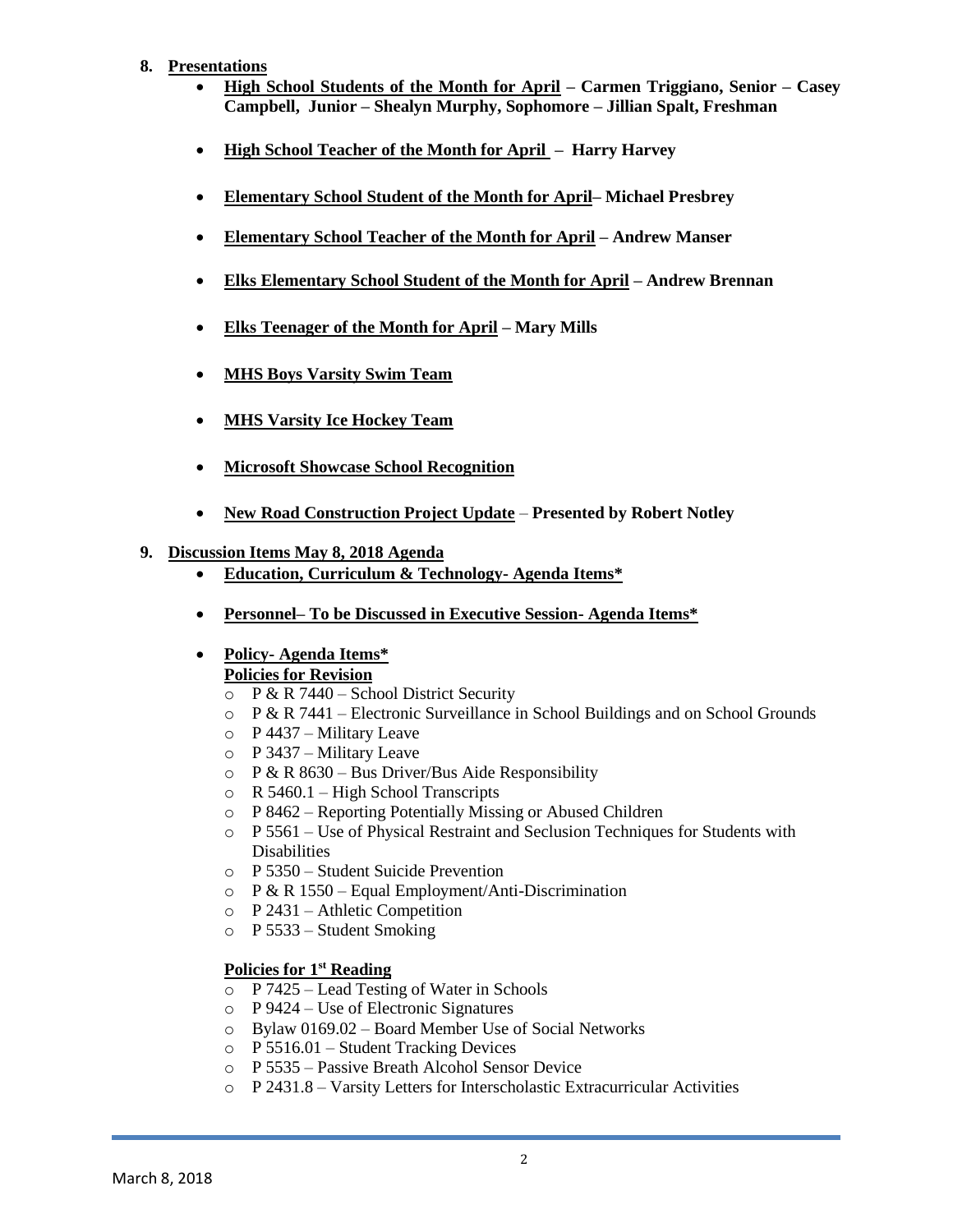- **Finance- Agenda Items**
	- o Outcome of Request for Proposals
	- o Emergency Reserve Withdrawal Request Update

### **Buildings & Grounds/Facilities- Agenda Items\***

- o Lower Turf Field Project Bid
- o Ice Rink Contract

# **10. Superintendent's Report & Information Items**

- **Enrollment Document A**
	- $\triangleright$  Total Enrollment 1,525
		- o **High School 938**
		- o **Elementary School – 587**
- **Attendance Comparison, Fire Drill Reports, Suspensions & Tardy Reports Document B**

# **Fire Drill Reports**

- **High School:**
	- o **April 19th – Fire Drill**
	- o **April 23rd - Test of Emergency Management Communications System**
	- **Elementary School:**
		- o **April 14th – Fire Drill**
		- o **April 30th – Lockdown**

## **HIB Monthly Report** – **Document C**

- **High School: No Report for the Month**
- **Elementary School: No Report for the Month**
- **Report of the Director of Curriculum and Instruction**
- **Report of the Director of Technology and Human Resources**
- **Report of the Director of School Counseling Services**

**Recommend** approval and acceptance of the Superintendent's Report.

## **11. Public Forum on Agenda Items**

Time may be allocated for public comment at this meeting. Each speaker may be allotted a limited time when recognized by the presiding officer. In the event it appears the public comment portion of the meeting may exceed 45 minutes, the presiding officer may limit each statement made by a participant to 3-5 minutes duration. Individuals wishing to address the Board shall be recognized by the presiding officer and shall give their names, addresses and the group, if any, that they represent. Although the Board encourages public participation, it reserves the right, through its presiding officer, to terminate remarks to and/or by any individual not keeping with the conduct of a proper and efficient meeting. During the public participation portions of this meeting, the Board will not respond to questions from the public involving employment, appointment, termination of employment, negotiations, terms and conditions of employment, evaluation of the performance of, promotion or disciplining of any specific or prospective or current employee. This public forum is limited to comment on items included in this agenda only.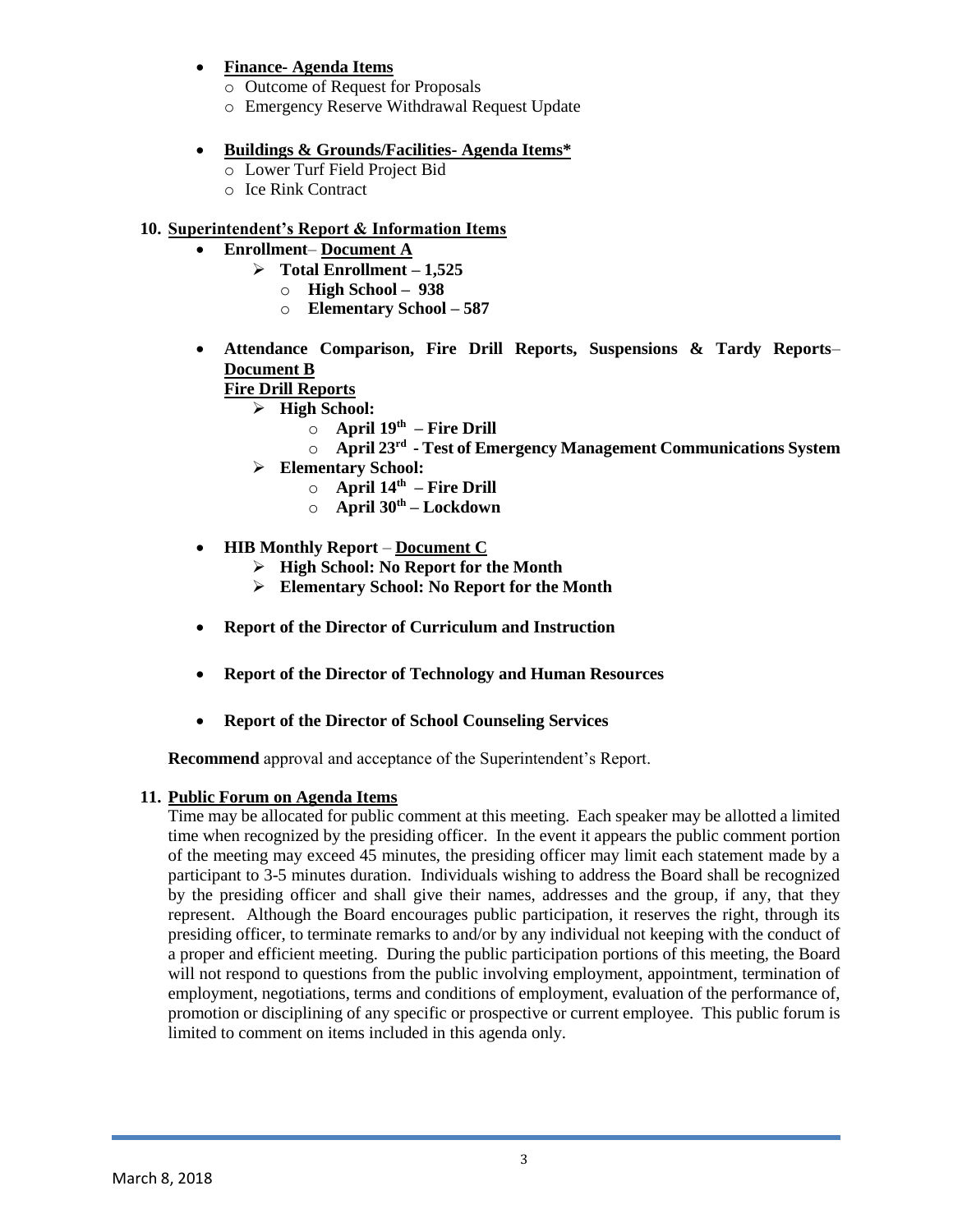- **12. Recommend** approval of the Resolution for Participation in Coordinated Transportation between the Manasquan Board of Education and Monmouth-Ocean Educational Services Commission for the five-year period of July 1, 2018 through June 30, 2023, as per **Document 1** (pending attorney review).
- **13. Recommend** approval of Joan Bruno to complete an Alternative and Augmentative Communication Evaluation on Student # 282460 at a rate not to exceed \$700.00.
- **14. Recommend** approval of Joan Bruno to complete an Alternative and Augmentative Communication Evaluation on Student # 283876 at a rate not to exceed \$700.00.
- **15. Recommend** approval of Student # 313176 as a tuition student in the Multiply Disabled program with a 1:1 paraprofessional from Spring Lake Heights School District for the 2018-2019 School Year commencing on July 9, 2018 with Extended School Year.
- **16. Recommend** approval of the Request for Obsolete Equipment Disposal, as per **Document 2.**

#### **Professional Days**

**17. Recommend** approval of the **attendance** of staff members at conferences/workshops indicated below:

| Date         | Name         | <b>Destination</b> | <b>Purpose</b>        | Sub | Cost                  |
|--------------|--------------|--------------------|-----------------------|-----|-----------------------|
|              | Teresa       |                    | <b>Art Standards</b>  |     | Mileage-\$21.70       |
| May 7, 2018  | Trumpbour    | Monroe             | Workshop              | Yes | Registration-\$149.00 |
|              |              | Freehold           |                       |     |                       |
|              |              | Township           |                       |     |                       |
| June 8, 2018 | Mark Levy    | Schools            | <b>STEM Lab Visit</b> | Yes | Mileage-\$9.30        |
|              |              | Freehold           |                       |     |                       |
|              |              | Township           |                       |     |                       |
| June 8, 2018 | Oriana Kopec | Schools            | <b>STEM Lab Visit</b> | Yes | None                  |

# **Student Action**

# **Field Trips**

**18. Recommend** approval of the field trips listed below:

| <b>Date</b>   | <b>Name</b>          | <b>Subject</b> | <b>Destination</b> | <b>Purpose</b> | <b>Sub</b> | <b>Other</b><br><b>Board</b><br>Costs | Other<br><b>Fund</b> |
|---------------|----------------------|----------------|--------------------|----------------|------------|---------------------------------------|----------------------|
|               | Laura Wahl           |                |                    |                |            |                                       |                      |
|               | Kristine Pierce      |                |                    |                |            |                                       |                      |
|               | Marc Reid            |                |                    |                |            |                                       |                      |
|               | Robert               |                |                    |                |            |                                       |                      |
|               | Markovitch           |                |                    |                |            |                                       |                      |
|               | Moira Skea           |                |                    |                |            |                                       |                      |
|               | Kirt Wahl            |                |                    |                |            |                                       |                      |
|               | Andrea Trischitta    |                |                    |                |            |                                       |                      |
|               | <b>Andrew Manser</b> |                |                    |                |            |                                       |                      |
|               | Jestine Jones        |                |                    |                |            |                                       |                      |
|               | Kim Murin            |                |                    |                |            |                                       |                      |
|               | Elizabeth Walling    |                |                    |                |            |                                       |                      |
|               | Laura Wahl           |                |                    |                |            |                                       |                      |
|               | Thomas               |                |                    |                |            |                                       |                      |
|               | Russoniello          |                |                    |                |            |                                       |                      |
|               | <b>Samuel Marx</b>   |                |                    |                |            |                                       |                      |
|               | Deborah Kehoe        |                | Manasquan          |                |            |                                       |                      |
| June 21, 2018 | Patricia Reo         | Grades 7&8     | Beach              | Beach Sweep    | $Yes-2$    | None                                  | None                 |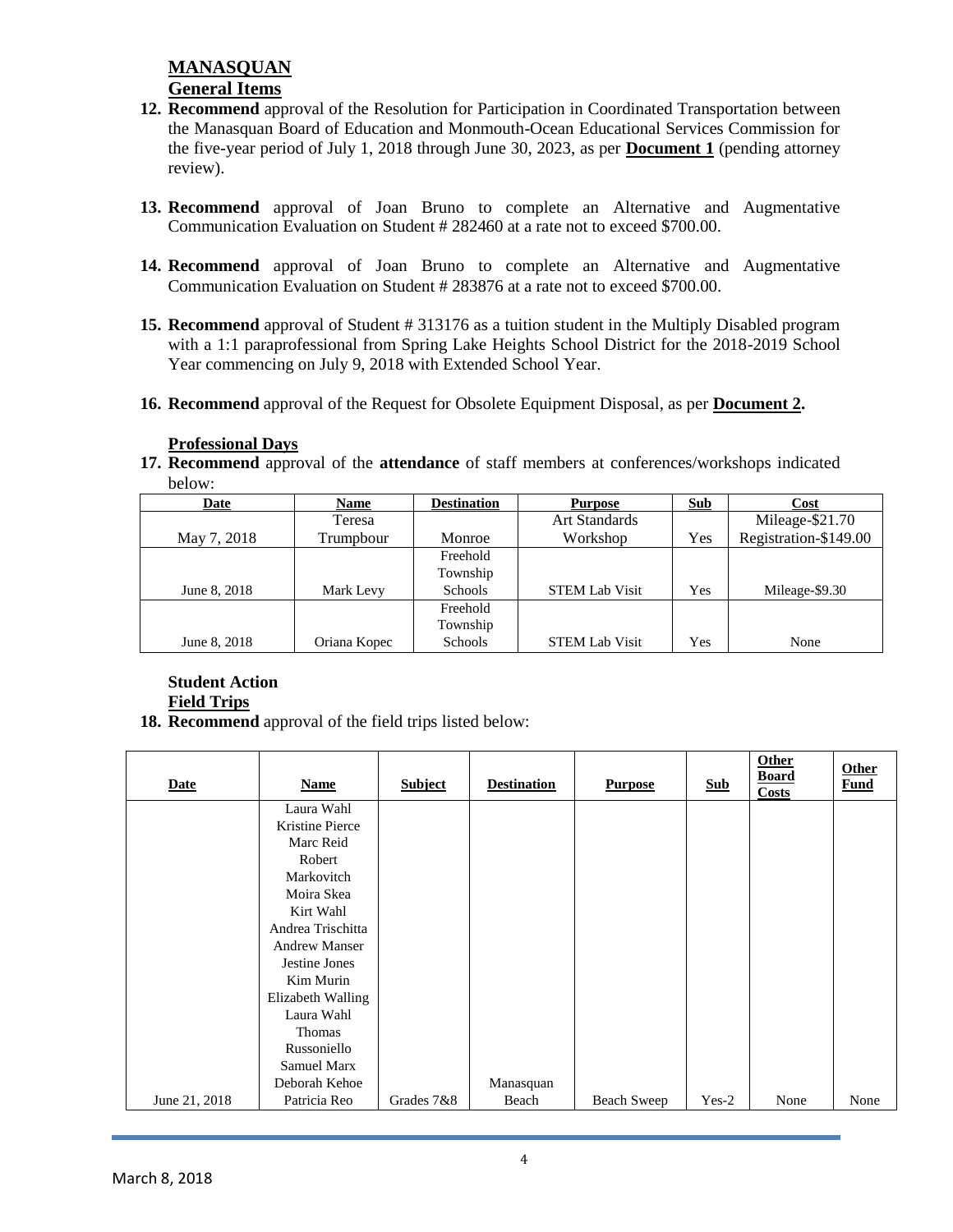|                  |                       |              |                       |                     |    |      | <b>MESEF</b> |
|------------------|-----------------------|--------------|-----------------------|---------------------|----|------|--------------|
|                  | <b>Christine Rice</b> |              | $Neptune-$            |                     |    |      | Grant        |
| May 18, 2018     | Nancy Knitter         | $ESL$ Gr.1-7 | <b>Aquatic Center</b> | <b>Water Safety</b> | No | None | Funds        |
|                  |                       |              |                       |                     |    |      | <b>MESEF</b> |
|                  | <b>Christine Rice</b> |              | Manasquan             |                     |    |      | Grant        |
| June 8, 2018     | Nancy Knitter         | $ESL$ Gr.1-7 | Beach                 | Ocean Safety        | No | None | Funds        |
|                  | Sandra Hill           |              |                       |                     |    |      |              |
|                  | Suzanne Deegan        |              |                       |                     |    |      |              |
| May 24, 31, 2018 | <b>Brittany</b>       |              | Manasquan             | Introduction to     |    |      |              |
| June 7, 14, 2018 | DiPasquale            | Kindergarten | Public Library        | the Library         | No | None | None         |

#### **Placement of Students on Home Instruction**

**19. Recommend** that the following student(s) be placed on home instruction, as requested by Guidance or the Child Study Team and approved by the school physician: **None at this time**

#### **Placement of Students Out of District**

**20. Recommend** approval of the revised External Placement list that reflects both transportation and tuition costs for the 2017-2018 school year, as per **Document 3**.

#### **Financials**

**21. Recommend acceptance** of the following **Elementary School Central Funds Report** for the month ending **April 30, 2018 as per Document 4.**

#### **MANASQUAN/SENDING DISTRICTS General Items**

#### **22. Secretary's Report/Financials**

**Recommend acceptance** of the following **Financial Reports**, **High School Central Funds Report, Purchase Orders and Payment** and **Confirmation of Bills (Current Expense) and (Capital Expense).**

The Business Administrator/Board Secretary certifies that as of **APRIL 30, 2018** no budgetary appropriations account has obligations and payments, which in total exceed the amount appropriated by the Board of Education of the Borough of Manasquan.

**Be It Resolved:** Pursuant to N.J.A.C. 6A:23A-16.10 (c)3 the Board of Education of the Borough of Manasquan accepts the **Business Administrator/Board Secretary's** certification as of **APRIL 30, 2018** that no budgetary appropriations account has obligations and payments, which in total exceed the amount appropriated by the borough of Manasquan Board of Education.

**Recommend acceptance** of the **Secretary's Financial & Investment Report** and the **Treasurer's Report**, for the month ending **APRIL 30, 2018** per **Document D**. (The Treasurer of School Moneys Report for the month of **APRIL 2018** is on file in the Business Office and is in balance with the Secretary's Report).

Pursuant to N.J.A.C. 6A:23A-16.10(c)4, we the members of the Board of Education of the Borough of Manasquan, County of Monmouth, after having reviewed the Report of the Secretary and upon consultation with the appropriate officials, certify that as of **APRIL 30, 2018,** it is to the best of our knowledge that no major account fund has been expanded and that sufficient funds are available to meet the district's financial obligations for the remainder of the fiscal year, and that the Board of Education further approves the transfers made with line item accounts of the current expense portion of the **2017-2018 budgets** for **APRIL and MAY** as recommended by the Superintendent of Schools, as per **Document D.**

**Purchase Orders** for the month of **MAY 2018** be approved**,** as per **Document E.**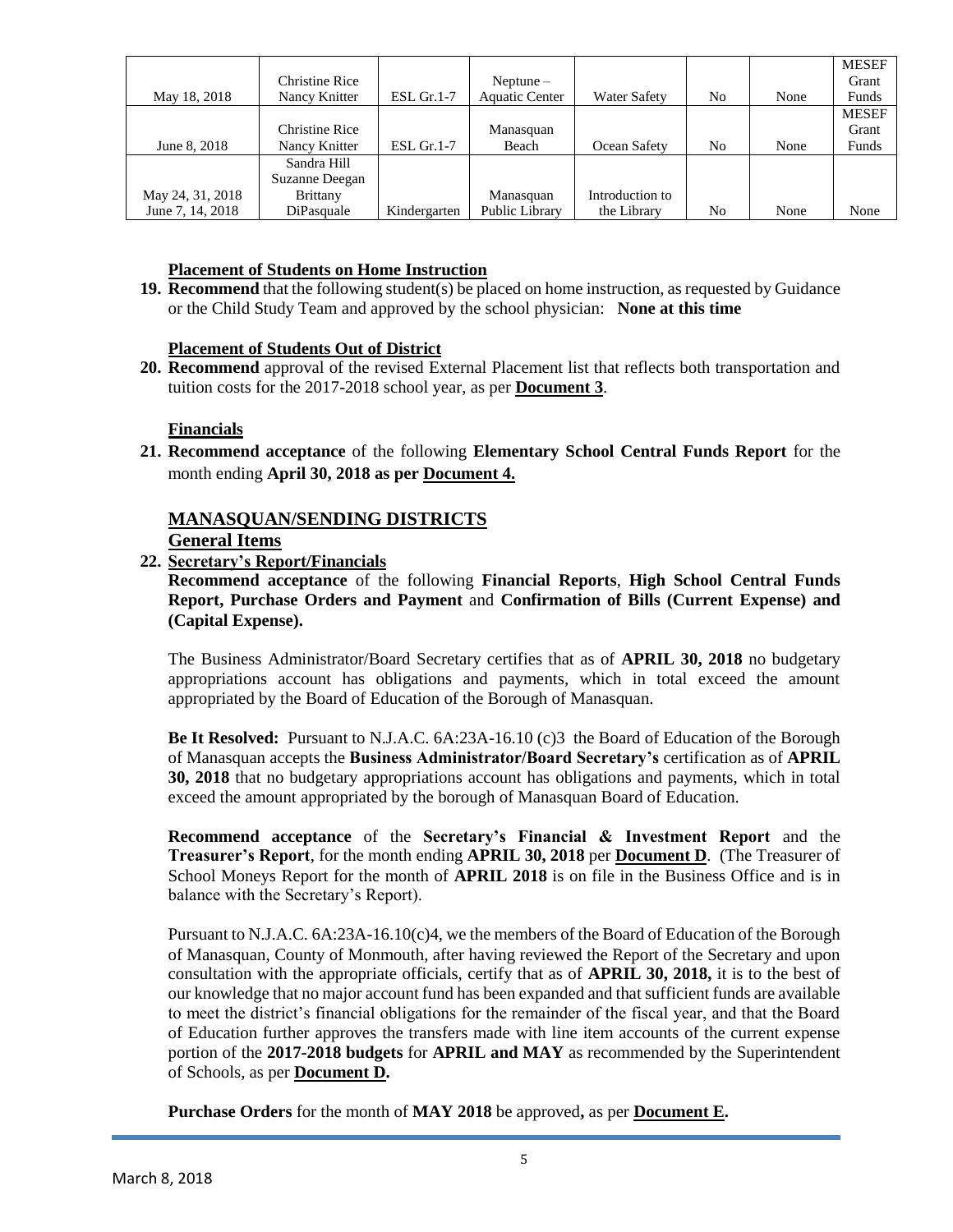Recommend **acceptance** of the **Cafeteria Report** – **Document F.**

**(C) Be it Resolved:** that the **Bills (Current Expense)** in the amount of **\$1,355,343.18** for the month of **MAY, 2018** be approved. Record of checks **(#42199** through **#42225**), and distributions are on file in the Business Office.

**Be it Resolved:** that the **Bills (Capital Expense)** in the amount of **\$1,376.25** for the month of **MAY, 2018** be approved. Record of checks **(#1171** through **#1171),** and distributions are on file in the Business Office.

Confirmation of **Bills (Current Expense)** for **APRIL, 2018** at **\$4,656,725.95** and checks **(#42053**  through **#42198)** and **(Capital Expense)** for **APRIL, 2018** at **\$456,357.11** and checks **(#1163 through #1170).**

**Recommend acceptance** of the following **High School Central Funds Report** for the month ending **APRIL 30, 2018 as per Document G.**

- **23. Recommend** approval of the Tax Levy Revenue Schedule for the period July 1, 2018 through June 30, 2019, as per **Document H**.
- **24. Recommend** approval of the acceptance of Request for Proposals for Testing, Adjusting and Balancing in conjunction with the Renovations and Addition project at the Manasquan High School and the award of contract to Butler Balancing Company, Inc., in the lump sum amount of \$17,400.00 (The proposal has been reviewed by New Road Construction Management and is pending attorney review).
- **25. Recommend** approval of the renewal of the contract for Trash Collection Services with Waste Management, 107 Silvia Street, Ewing, NJ, for the 2018-19 school year, in the Renewal Year-Two amount of \$17,199.85, in accordance with the 2016-2017 Trash Collection Services bid of May 20, 2016.
- **26. Recommend** approval of the renewal of the Printing Services contract with Centurion Printing, 352 Market Street, Kenilworth, NJ, for the 2018-19 school year, in the estimated bid amount of \$19,438.90, in accordance with Title 18A:18A-42. (Renewal Year-Two of the initial 2016-2017 Printing Services Bid #063016 awarded on 7/19/16)
- **27. Recommend** approval of the proposal from HMC, Inc., to provide identified Worker and Community Right to Know (RTK) Act and Hazard Communication Standard services at the Manasquan School District including the required Right to Know Online Survey due July 15, 2018, in the amount of \$3,250.00, at no price increase from the 2017-18 proposal.
- **28. Recommend** approval of the renewal of the transportation contract #17-18Briggs with Briggs Transportation, Point Pleasant Beach, NJ, for 2018-19 Student Transportation – School Related Activities, pursuant to N.J.S.A. 18A:39-3 with the maximum negotiated Consumer Price Index (CPI) of 1.51%, in the 2018-19 estimated amount of \$21,506.00.
- **29. Recommend** the renewal of the transportation contract #17-18FirstStudent with First Student, Route 35 & 3rd Avenue, Neptune City, NJ, for 2018-19 Student Transportation-School Related Activities, pursuant to N.J.S.A. 18A:39-3 with the maximum negotiated Consumer Price Index (CPI) of 1.51%, in the 2018-19 estimated amount of \$192,911.13.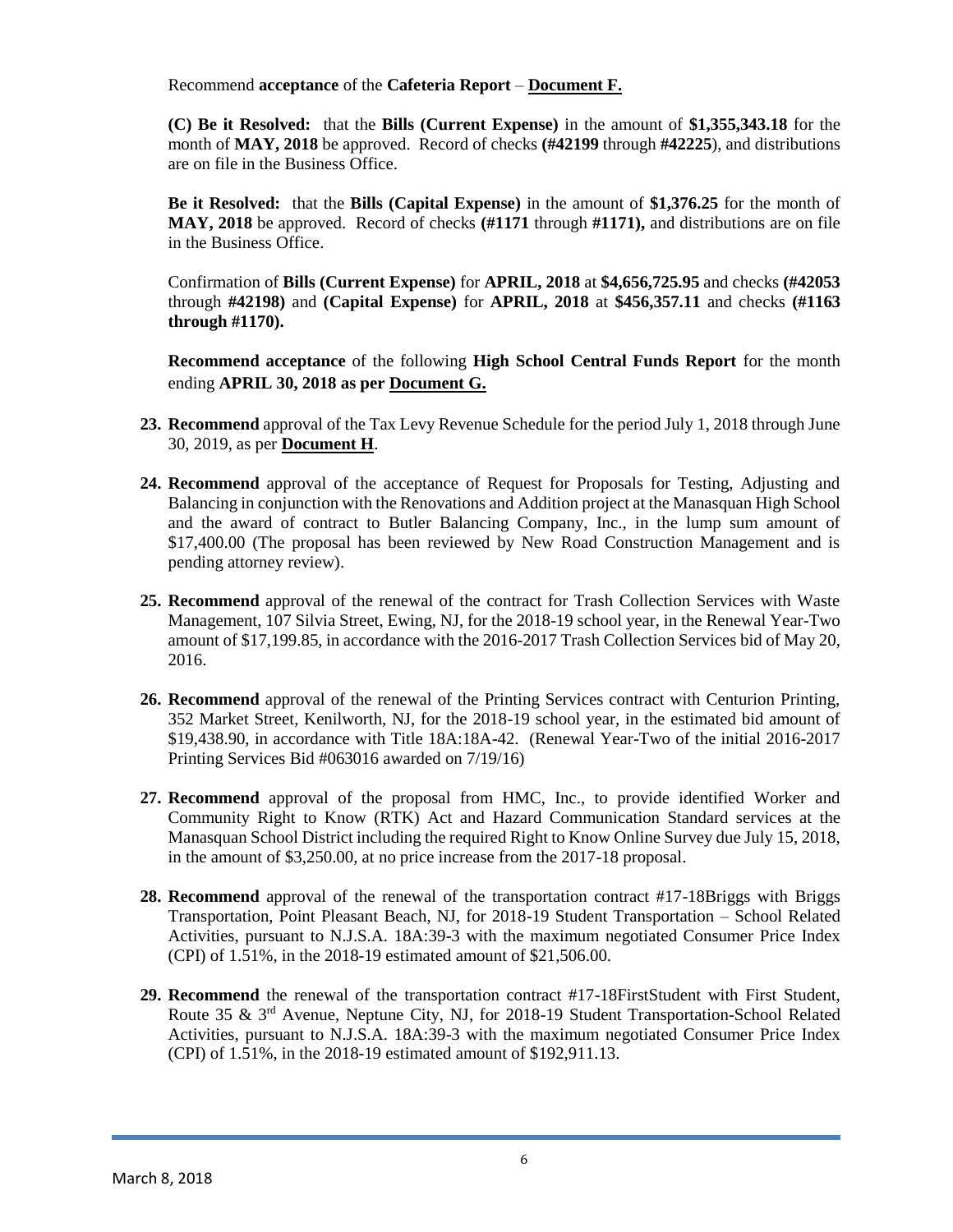- **30. Recommend** approval of Pay Application #7 Kappa Construction Corp., for the Renovations and Additions to Manasquan High School project, in the amount of \$379,260.00. (pending attorney review)
- **31. Recommend** approval to operate a Summer Session, July 2018 through August 2018 for fee-based credit recovery, as recommended by the Superintendent of Schools. The summer session program will be conducted pursuant to N.J.A.C.  $6A:32-10.1$ , 10.2, 10.3, 10.4, and 10.5. All teachers hired to work in the summer session possess valid New Jersey certificates as required.
- **32. Recommend** approval of the Superintendent's 2018-2019 Merit Goals.
- **33. Recommend** approval of the following revised policies, as per **Document I:**
	- **o** P & R 7440 School District Security
	- **o** P & R 7441 Electronic Surveillance in School Buildings and on School Grounds
	- **o** P 4437 Military Leave
	- **o** P 3437 Military Leave
	- **o** P & R 8630 Bus Driver/Bus Aide Responsibility
	- **o** R 5460.1 High School Transcripts
	- **o** P 8462 Reporting Potentially Missing or Abused Children
	- **o** P 5561 Use of Physical Restraint and Seclusion Techniques for Students with Disabilities
	- **o** P 5350 Student Suicide Prevention
	- **o** P & R 1550 Equal Employment/Anti-Discrimination
	- **o** P 2431 Athletic Competition
	- **o** P 5533 Student Smoking
- **34. Recommend** approval of the first reading of the following policies, as per **Document J:**
	- **o** P 7425 Lead Testing of Water in Schools
	- **o** P 9424 Use of Electronic Signatures
	- **o** Bylaw 0169.02 Board Member Use of Social Networks
	- **o** P 5516.01 Student Tracking Devices
	- **o** P 5535 Passive Breath Alcohol Sensor Device
	- **o** P 2431.8 Varsity Letters for Interscholastic Extracurricular Activities
- **35. Recommend** approval of the following job description, as per **Document K**:
	- School Safety Officer (Part Time)
- **36. Recommend** acceptance and approval of the Request for Proposal from Brown & Brown Benefit Advisors for Health Insurance Brokerage Services received on May 2, 2018 (pending attorney review). No additional RFP's were received for this service.
- **37. Recommend** approval of the 2018-2019 Broker Services Agreement with Brown & Brown Benefit Advisors, at a fixed flat commission fee of \$50,000, as per agreement on file in the board office (pending attorney review).
- **38. Recommend** acceptance and approval of the Request for Proposal from Phoenix Advisors, LLC, for Financial Advisory Services received on May 8, 2018 (pending attorney review). No additional RFP's were received for this service.
- **39. Recommend** approval of the agreement with Phoenix Advisors, LLC for 2018-19 Financial Advisory Services, as per agreement and fee schedule on file in the board office (pending attorney review).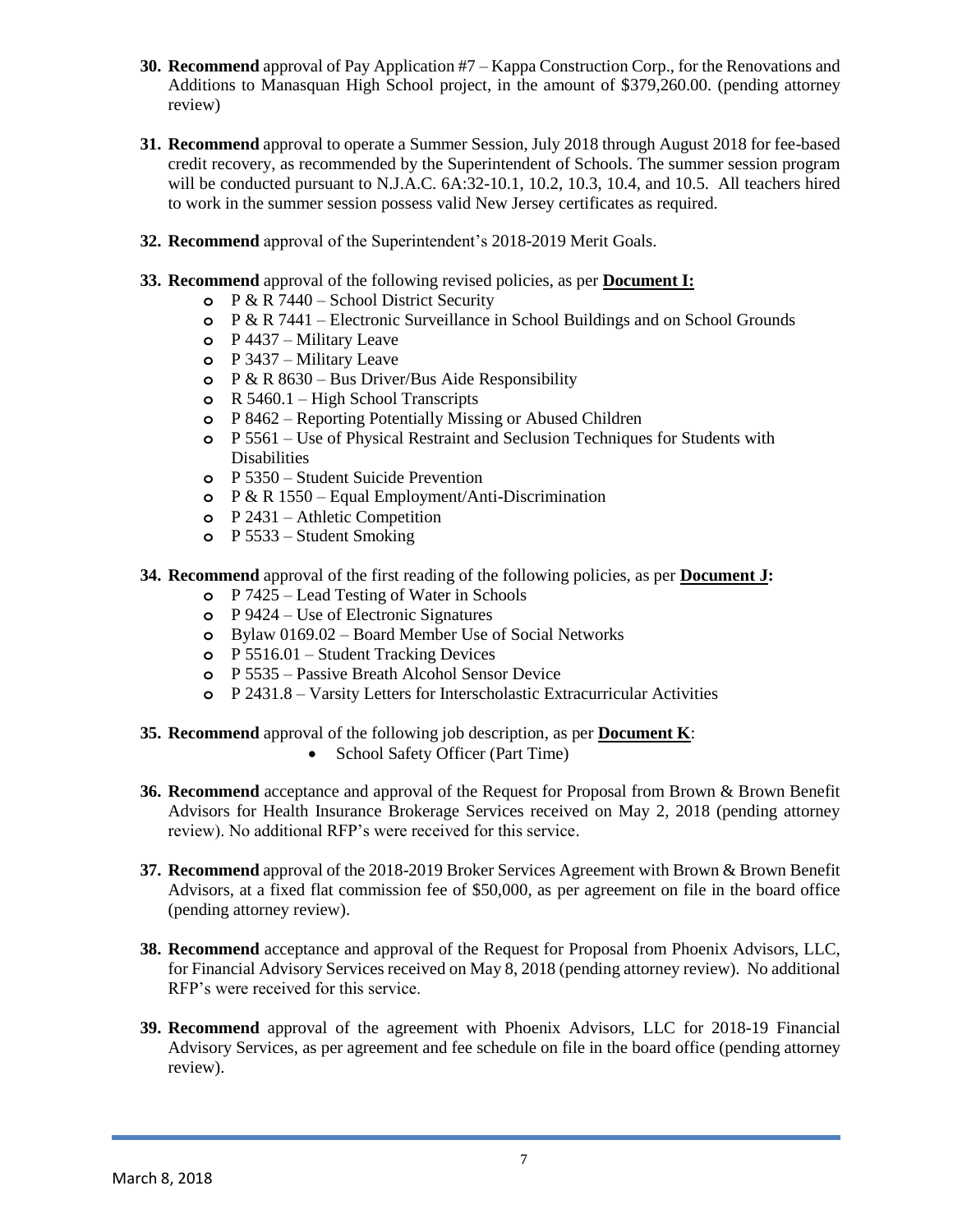- **40. Recommend** approval to authorize soliciting bids for the Lower Turf Field Project. The specifications will be reviewed by the board solicitor prior to release.
- **41. Recommend** approval to rescind the acceptance of the following Parent Paid Tuition Student for the 2018-19 school year at Manasquan High School: R.O. – Grade 9 *(Previously approved on April 24, 2018)*.
- **42. Recommend** approval of the creation of the following central fund account:
	- Academy of Engineering
- **43. Recommend** approval of Master License Agreement with Jersey Shore Ice Arena, in the estimated rental fee of \$18,000.00, as per **Document L** (pending attorney review).

# **Professional Days**

**44. Recommend** approval of the **attendance** of staff members at conferences/workshops indicated below:

| Date                    | <b>Name</b>          | <b>Destination</b>   | <b>Purpose</b>        | <b>Sub</b>     | Cost                         |
|-------------------------|----------------------|----------------------|-----------------------|----------------|------------------------------|
|                         | <b>Board Members</b> |                      |                       |                |                              |
| October 22, 23, 24, 25, | <b>District</b>      |                      | <b>NJSBA</b>          |                |                              |
| 2018                    | Administration       | <b>Atlantic City</b> | Workshop              | N <sub>0</sub> | Group Registration \$1500.00 |
|                         |                      |                      | Tech and              |                |                              |
|                         |                      |                      | Learning              |                |                              |
|                         |                      |                      | Leaderships           |                |                              |
| June 22-23, 2018        | Jesse Place          | Chicago, IL          | Summits               | N <sub>0</sub> | None                         |
| July 30, $2018 -$       |                      |                      |                       |                | Mileage-\$15.50              |
| August 2, 2018          | Brent Shibla         | Somerset             | <b>AP</b> Economics   | No             | Registration-\$1,025.00      |
|                         |                      |                      | Inven Team            |                |                              |
| June 19-23, 2018        | Amy Edwards          | Cambridge, MA        | Showcase              | Yes            | None                         |
|                         |                      |                      | Science Teacher       |                | Mileage-\$25.42              |
| June 4, 2018            | Lisa Crowning        | New Brunswick        | Workshop              | Yes            | Registration-\$200.00        |
|                         |                      | Freehold             |                       |                |                              |
|                         |                      | Township             |                       |                |                              |
| June 8, 2018            | Lisa Kukoda          | Schools              | <b>STEM Lab Visit</b> | N <sub>0</sub> | Mileage-\$9.30               |
|                         |                      |                      | Progressive           |                |                              |
|                         |                      |                      | Discipline            |                |                              |
| June 5, 2018            | <b>Richard Read</b>  | Mt. Laurel           | Workshop              | N <sub>0</sub> | Mileage-\$37.01              |

# **Student Action**

# **Field Trips**

**45. Recommend** approval of the field trips listed below:

| Date              | <b>Name</b>          | <b>Subject</b> | <b>Destination</b>   | <b>Purpose</b>       | <b>Sub</b> | <b>Other</b><br><b>Board</b><br><b>Costs</b> | Other<br><b>Fund</b> |
|-------------------|----------------------|----------------|----------------------|----------------------|------------|----------------------------------------------|----------------------|
| May 26, 2018      |                      |                |                      |                      |            |                                              |                      |
| $($ \$600         | Ryan Wiemken         |                |                      |                      |            |                                              |                      |
| Compensation paid | Michael              |                |                      | Memorial Day         |            | 2 Buses -                                    |                      |
| to MHS)           | Kaminsky             | Band           | <b>Bradley Beach</b> | Parade               | No.        | \$450 each                                   | None                 |
|                   |                      | Academy of     |                      |                      |            |                                              |                      |
|                   | John Driscoll        | $Finance -$    |                      |                      |            |                                              |                      |
| May 31, 2018      | Linda Hoeler         | Grade 9        | Monroe               | <b>Tour Facility</b> | $Yes-2$    | $Bus - $300$                                 | None                 |
|                   | Jill Santucci        |                |                      |                      |            |                                              |                      |
|                   | Lauren Saliski       |                |                      |                      |            |                                              |                      |
|                   | Leigh Busco          |                |                      |                      |            |                                              |                      |
|                   | Amy Young            |                |                      |                      |            |                                              |                      |
|                   | <b>Nancy Sanders</b> | Peers and      |                      | Leadership           |            |                                              |                      |
|                   | Eric Wasnesky        | Transition     |                      | Team Building        |            | 2 Buses -                                    |                      |
| June 5, 2018      | Jeffrey Demuro       | Leaders        | Neptune              | Activities           | $Yes-3$    | \$350 each                                   | None                 |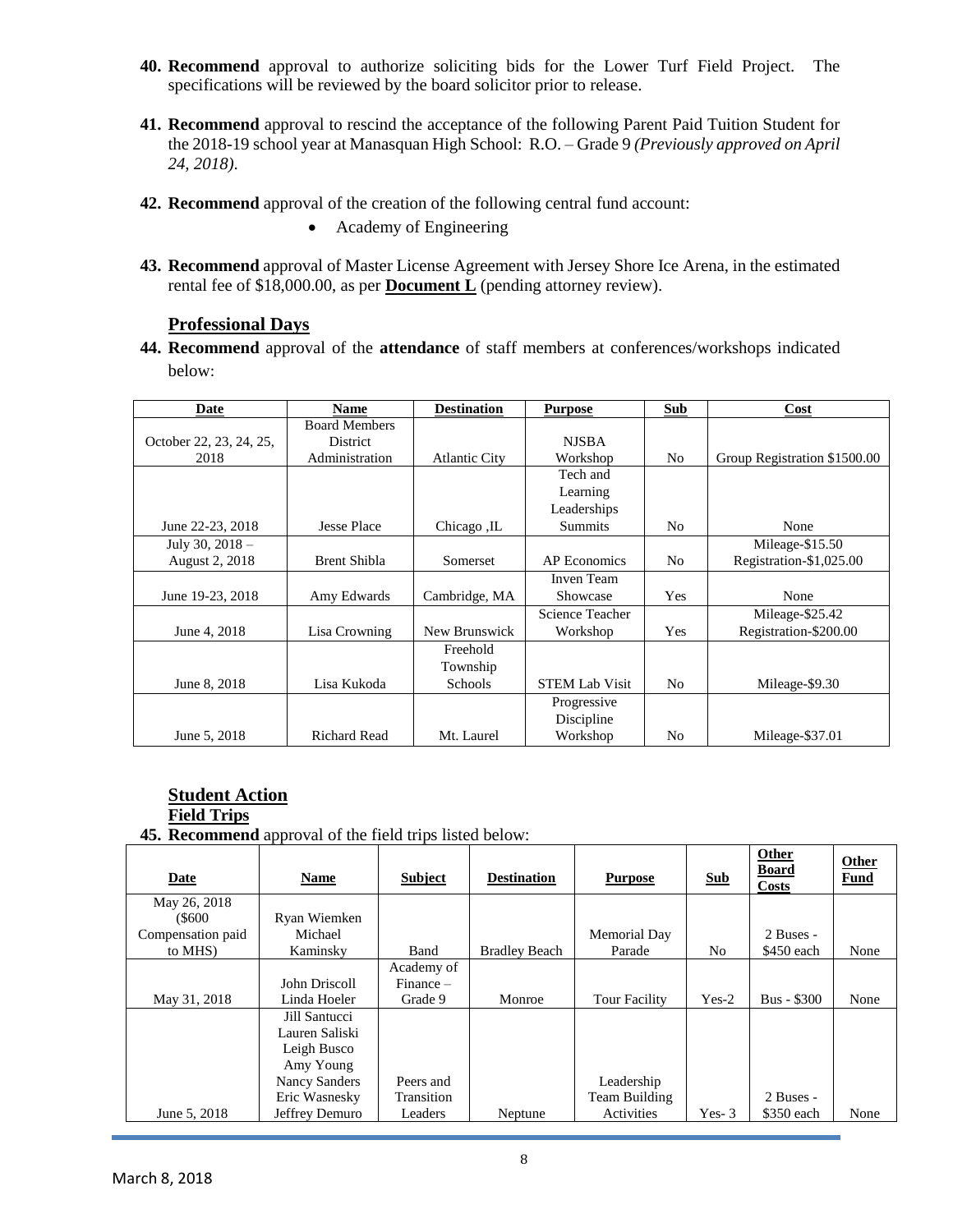|              |               | earbook |            |                |         |                    |      |
|--------------|---------------|---------|------------|----------------|---------|--------------------|------|
|              |               | irades  |            | Yearbook       |         |                    |      |
| May 24, 2018 | Jamie Onorato | 1/12    | Toms River | Design Meeting | $Yes -$ | <b>Bus - \$300</b> | None |

#### **Placement of Students on Home Instruction**

**46. Recommend** that the following student(s) be placed on home instruction, as requested by Guidance or the Child Study Team and approved by the school physician:

| OUIGANCE OF THE CHILD STUDY |                 | I calli and approved by the school privident. |
|-----------------------------|-----------------|-----------------------------------------------|
| #3279967372                 | Grade 10        | April 17, 2018 - May 17, 2018 (Medical)       |
| #8425622990                 | Grade 11        | April 20, 2018 - May 20, 2018 (Medical)       |
| #8224030737                 | <b>Grade</b> 9  | May 1, 2018 – June 1, 2018 (Medical)          |
| #1219322036                 | Grade 12        | May 1, 2018 – June 1, 2018 (Medical)          |
| #9725725536                 | <b>Grade 12</b> | May 1, 2018 – June 1, 2018 (Medical)          |
| #1099344515                 | Grade 11        | May 1, 2018 – June 1, 2018 (Medical)          |
| #5409151594                 | Grade 12        | May 1, 2018 – June 1, 2018 (Medical)          |
| #7431192605                 | Grade 12        | May 1, 2018 – June 1, 2018 (Medical)          |
| #2518626151                 | <b>Grade 10</b> | May 1, 2018 – June 1, 2018 (Medical)          |
| #5127196755                 | <b>Grade</b> 9  | May 1, 2018 – June 1, 2018 (Medical)          |
| #9788904979                 | <b>Grade</b> 9  | May 1, 2018 – June 1, 2018 (Medical)          |
| #5732375803                 | <b>Grade 12</b> | May 1, 2018 – June 1, 2018 (Medical)          |
| #5250914678                 | Grade 11        | May 1, 2018 – June 1, 2018 (Medical)          |
| #2950329088                 | Grade 12        | May 1, 2018 – June 1, 2018 (Medical)          |
| #4906648268                 | <b>Grade</b> 9  | May 1, 2018 - June 1, 2018 (Medical)          |
| #2009959971                 | <b>Grade 12</b> | May 1, 2018 – June 1, 2018 (Medical)          |
| #5204249466                 | <b>Grade 10</b> | May 1, 2018 – June 1, 2018 (Medical)          |

#### **47. Old Business/New Business**

#### **48. Public Forum**

#### **49. Executive Session**

**WHEREAS**, the Sen. Byron M. Baer Open Public Meetings Act, *N.J.S.A*. 10:4-6, *et seq*., (the "Act") provides that the Manasquan Board of Education hold an "Executive Session" from which the public is excluded to discuss matters that are confidential or are one of the nine (9) subject matters listed in Section 12(b) of the Act; and

**WHEREAS**, it is recommended by the Superintendent that the Manasquan Board of Education go into Executive Session on this date in Manasquan, New Jersey, to discuss matters that are permissible for discussion in Executive Session; and

**WHEREAS**, the length of the Executive Session is estimated to be thirty (30) minutes after which the public meeting of the Board shall reconvene and proceed with business; and

**WHEREAS**, that the Board hereby declares that its discussion of the following subject(s) will be made public at a time when the public's interest in disclosure is greater than any privacy or governmental interest being protected from disclosure.

**NOW, THEREFORE BE IT RESOLVED** by the Manasquan Board of Education that the Board shall go into Executive Session to discuss the following items:

- \_X\_ 1**.** Confidential Matters per Statute or Court Order (Pending Litigation)
- \_\_\_ 2. Impact Rights to Receive Federal Funds
- 3. Unwarranted Invasion of Individual Privacy
- $X_$  4. Collective Bargaining (MEA Grievance, Update on MEA Negotiations)
- \_\_\_ 5. Acquisition of Real Property or Investment of Fund
- 6. Public Safety Procedures
- 7. Litigation or Contract Matters or Att./Client